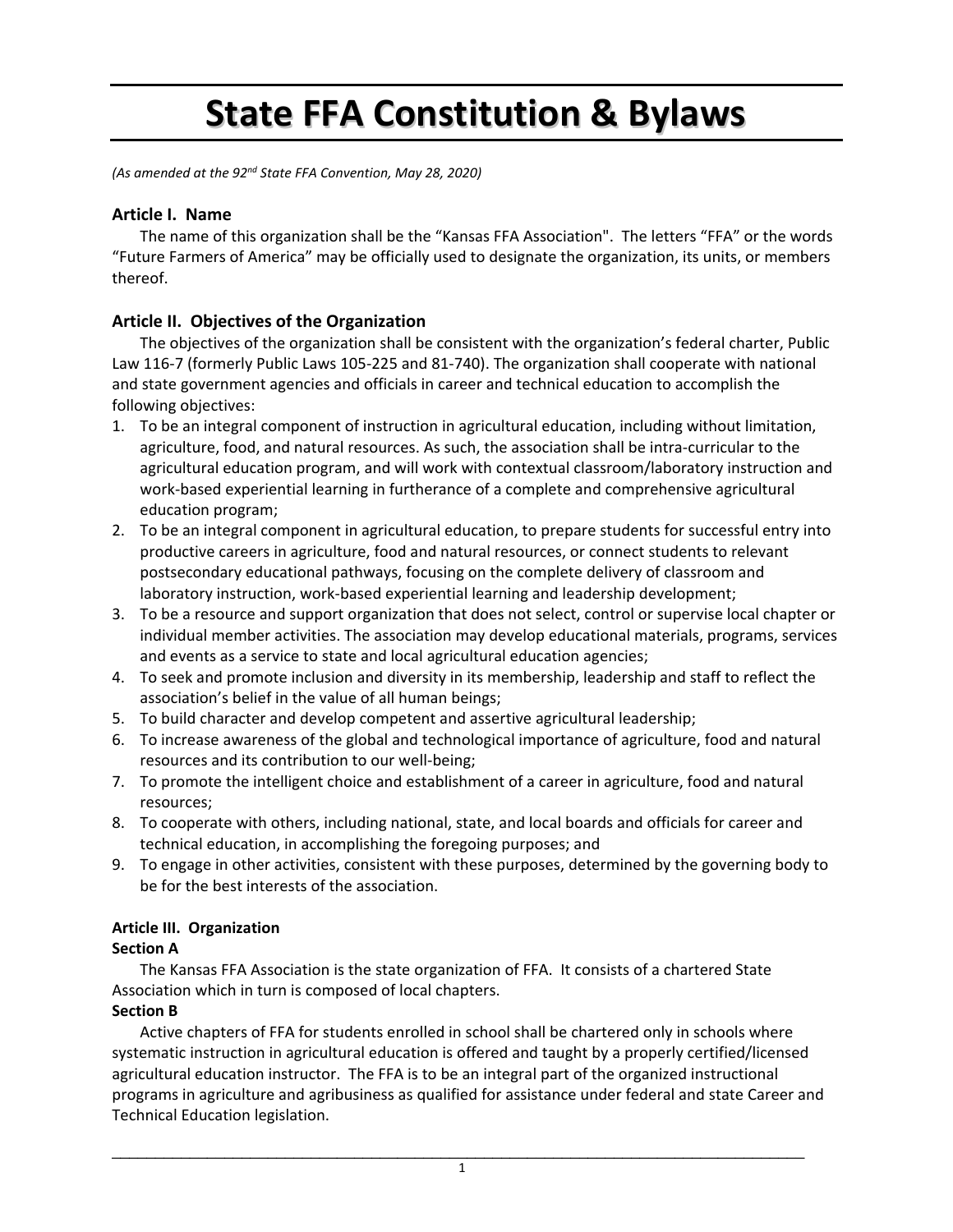## **Section C**

Local chapters will be in good standing with the State Association when the following items have been submitted to the state office by the published deadline shown in the current year's agenda calendar or by the next business day if the due date falls on a weekend or holiday.

- 1. A report on any changes of amendments to the local chapter constitution or bylaws.
- 2. An annual chapter report will be due on May  $20<sup>th</sup>$ , complete with a list of the chapter officers for the coming year.
- 3. FFA roster of members, along with their dues, their complete addresses, and the status of their membership submitted electronically is due September 30<sup>th</sup>.
- 4. An annual FFA program of activities submitted by October 15<sup>th</sup>.

## **Section D**

 The Kansas FFA Executive Committee shall have the power to suspend the charter of any local chapter, which violates the Kansas and/or National FFA Constitution and Bylaws. A report of all suspensions shall be presented by the Executive Committee to the delegates at the next succeeding state convention.

In the event a local department of agricultural education is discontinued, its' chartered FFA chapter may officially operate for a period not to exceed three years (36months) from the date of discontinuance, provided proper supervision is given by a person having the approval of the local school administrator and the state FFA advisor. The chapter's charter must be surrendered to the state advisor at the end of the three‐year period if a local department of agricultural education is not in operation in the school at that time.

## **Article IV. Membership**

## **Section A**

Membership in this organization shall be of two kinds: (1) Student and (2) Adult.

## **Section B**

Student Membership. Any student who is regularly enrolled in Agricultural Education is entitled to become a student member of any chartered FFA chapter. Local chapters may consider "secondary agricultural education programs" to be grades  $7 - 12$ .

To retain membership while in school, the member must be enrolled in at least one agricultural education course during the school year. In‐school members unable to enroll in at least one agricultural education course may retain membership for one year by continuing a supervised agricultural experience program approved and supervised by the agricultural education teacher. Out‐of‐school members may retain their student membership until November 30, following their fourth National FFA Convention after graduation from high school.

Upon transferring to a school that does not have an Agricultural Education program, students are able to retain their membership until the end of the school year (May) and then they will forfeit the rights and privileges of the Kansas FFA Association and its local membership opportunities.

A member who is in good standing at the time of induction into the armed forces of the United States of America shall be in good standing during the period of their active service without further payment of dues or attendance at meetings. Time spent in the armed forces shall not be considered as elapsed time in determining the maximum period of four conventions following graduation from high school or leaving high school. Members making use of this waiver of service time for the purpose of maintaining student membership for application for advanced degrees must resume active participation within six months after having been honorably discharged from service, indicating such a desire by payment of dues and attendance at meetings. Members participating in the six‐months Armed Service Program shall be eligible for one full year of extended membership. No individual, however, may retain their student membership beyond their 23rd birthday.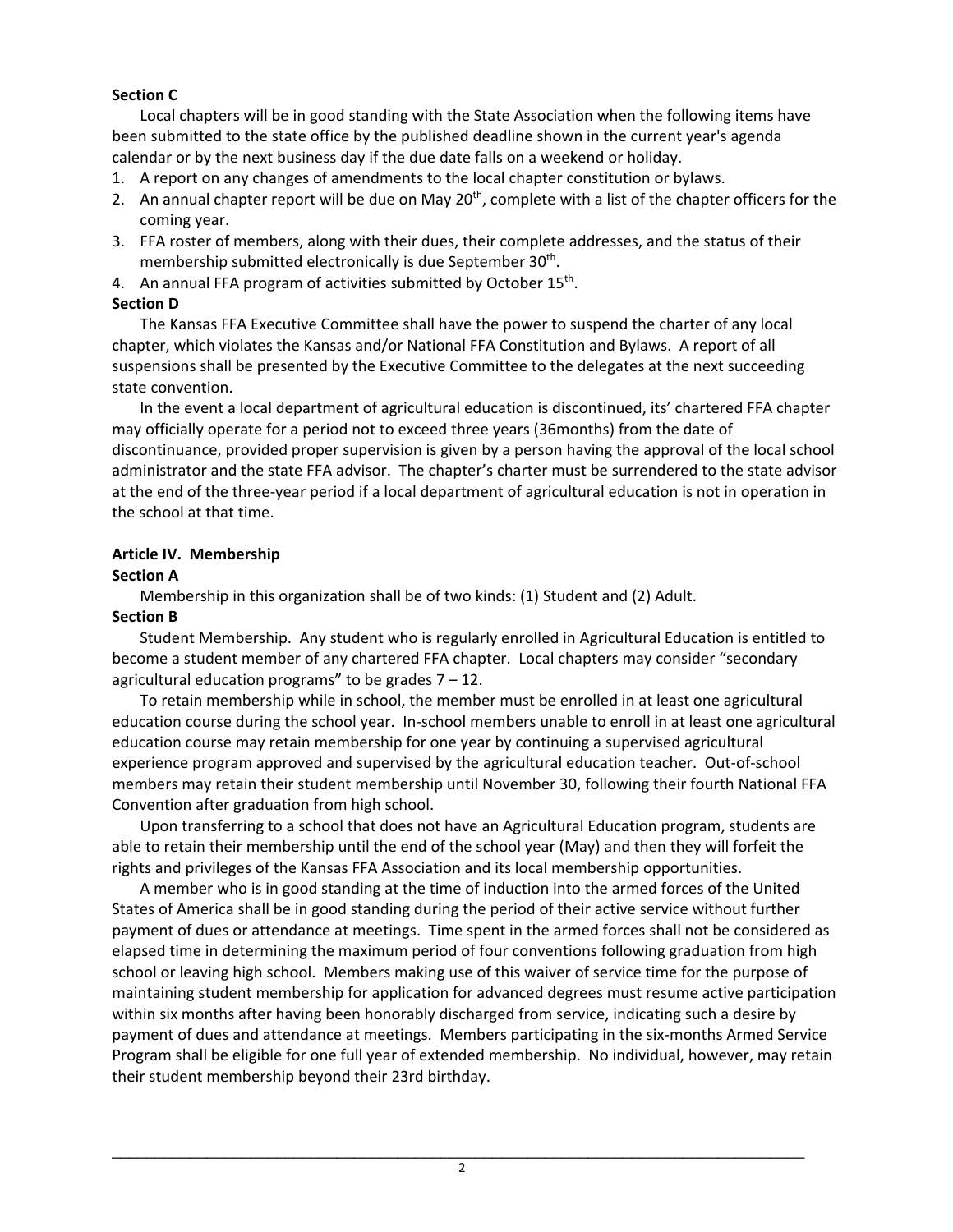## **Section C**

Adult Membership ‐ Membership shall be open to former student members and honorary degree recipients, present and former professional agricultural educators, parents of FFA members and others interested in and supportive of the FFA.

## **Article V. Degrees and Privileges of Membership Section A**

There shall be five degrees of student membership based upon individual achievement. These degrees are (1) Discovery FFA Degree, (2) Greenhand FFA Degree, (3) Chapter FFA Degree, (4) State FFA Degree, and (5) American FFA Degree. The Discovery FFA Degree is intended for use in local chapters where middle school membership is offered. Receipt of this degree is not necessary in order to obtain the Greenhand FFA Degree or subsequent degrees.

## **Section B**

Discovery FFA Degree‐ To b eligible to receive the Discovery FFA Degree, the member must meet the following minimum requirements:

- 1. Be enrolled in agricultural education class for at least a portion of the school year while in grades 7‐ 8.
- 2. Have become a dues paying member of the FFA at local, state and national levels.
- 3. Participate in at least one local FFA chapter activity outside of scheduled class time.
- 4. Have knowledge of agriculturally related career, ownership and entrepreneurial opportunities.
- 5. Be familiar with the local FFA chapter program of activities.
- 6. Submit written application for the degree.

## **Section C**

Greenhand FFA Degree ‐ The Greenhand FFA Degree may be conferred by the chapter on the member when the member meets the following minimum qualifications:

- 1. Be regularly enrolled in agricultural education and have satisfactory and acceptable plans for a supervised agricultural experience program.
- 2. Learn and explain the FFA Creed, Motto, Flag Salute and the FFA Mission Statement.
- 3. Describe the FFA emblem, colors, and symbols.
- 4. Explain proper use of FFA jacket, and demonstrate a knowledge of the FFA Code of Ethics.
- 5. Have satisfactory knowledge of the history of the FFA organization, the chapter constitution and bylaws, and the chapter Program of Activities.
- 6. Know the duties and responsibilities of FFA members.
- 7. Personally own or have access to an official FFA manual, and the FFA Student Handbook.
- 8. Submit written application for the degree for chapter records.

# **Section D**

Chapter FFA Degree – The degree may be conferred by the chapter on the member when the member meets the following minimum qualifications:

- 1. Must have received the Greenhand FFA Degree.
- 2. Must have satisfactorily completed the equivalent of at least 180 hours of systematic school instruction in agricultural education at or above the ninth grade level, have in operation an improved supervised agricultural experience program, and be regularly enrolled in an agricultural education class.
- 3. Satisfactorily participated in at least three official functions in the chapter program of activities.
- 4. Have earned and productively invested at least \$150 by the member's own efforts or worked at least forty‐five hours in excess of scheduled class time, or a combination thereof, and developed plans of continued growth and improvement in a supervised agricultural experience program.
- 5. Demonstrate ability to effectively lead a group discussion for 15 minutes.
- 6. Demonstrate five parliamentary procedure abilities.
- 7. Demonstrate progress towards achievement of an agricultural proficiency award on the local level.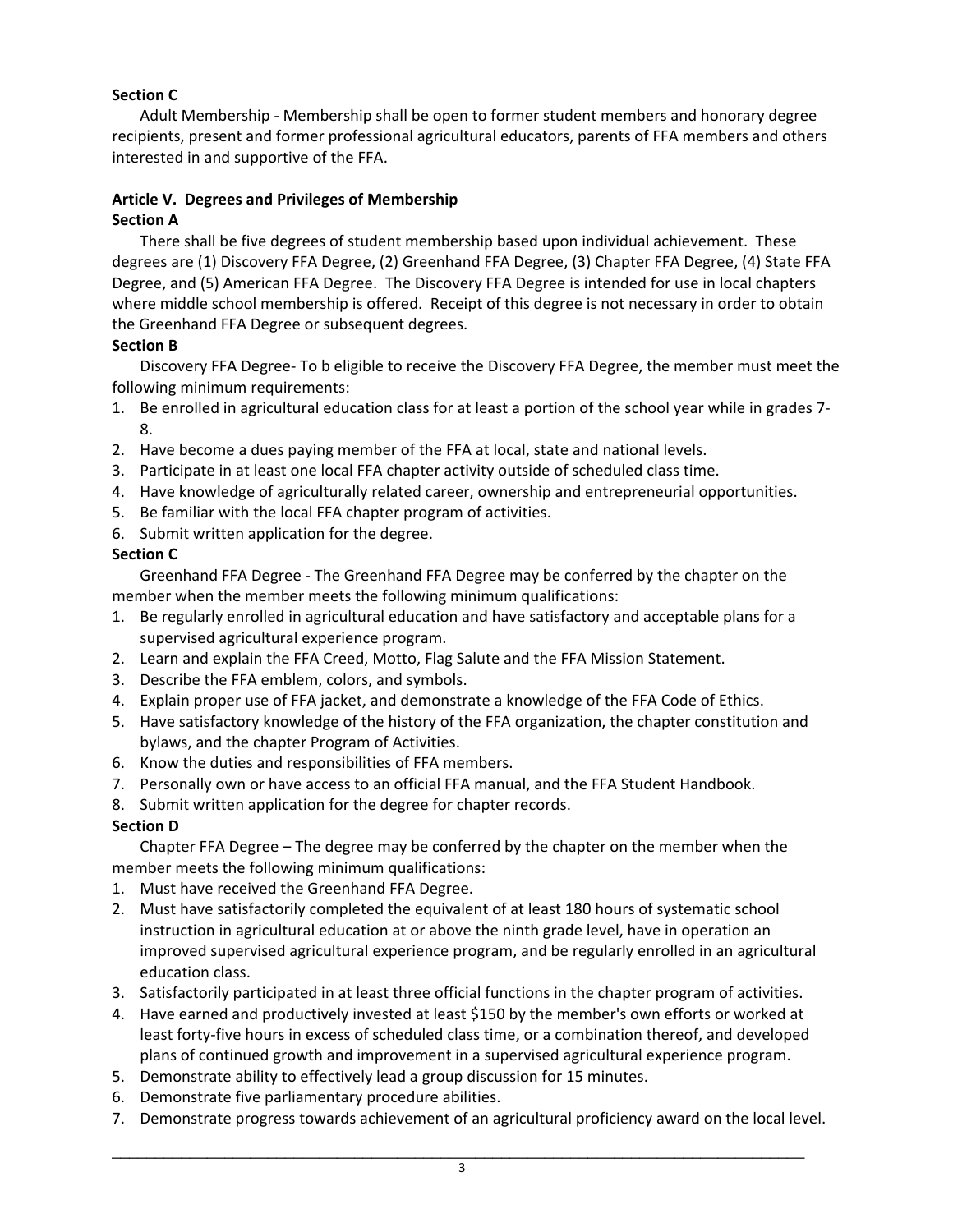- 8. Have a satisfactory scholastic record in an agricultural course.
- 9. Submit application for degree for chapter records.
- 10. Meet other requirements as established by the chapter.
- 11. The members have an understanding of the official FFA record book.

#### **Section E**

- State FFA Degree ‐ Minimum qualifications for election:
- 1. Must have held the Chapter FFA Degree preceding election to the State FFA Degree, have been an student member of the FFA for at least two years and have maintained and completed two consecutive calendar years of record books which would follow the recommendations set by the Kansas Association of Agricultural Educators (KAAE), and indicate participation in activities of the local chapter.
- 2. Have completed the equivalent or at least two years (360 hours) of systematic school instruction in agricultural education at or above the ninth grade level, which includes a supervised agricultural experience program; if in high school, must be enrolled in an agriculture education course.
- 3. Receive instruction in and demonstrate proficiency in at least ten parliamentary procedure motions, documented and signed by the chapter advisor and submitted with the application.
- 4. Demonstrate leadership ability by giving at least a six minute oral presentation or speech on a topic relating to agriculture or the FFA, and serving as an officer and/or committee chairperson or a participating member of a major committee.
- 5. Have earned and productively invested at least \$2,000 by his or her own efforts from a supervised agricultural experience program, or have worked (other than scheduled class time) as least 600 hours. The student may use a combination of both dollars and hours that equal the whole.
- 6. Demonstrate leadership ability as evidenced by their leadership and cooperation in student, chapter, and community activities, and meet academic outcomes with an average of a "C" or better as defined by local superintendent or principal.
- 7. Have participated in at least eight different kinds of activities above the chapter level, determined by a compiled checklist developed by each district and formulated by the state degree committee.
- 8. Applications for the State FFA Degree must be approved by the chapter advisor and be sent to the State FFA Office by the date listed on the official Kansas FFA Calendar. The State Degree Selection Committee shall review the applicants and recommend those candidates meeting the minimum qualifications. Final approval of the candidates shall be given by the delegates present at the State FFA Convention.

## **Section F**

American FFA Degree ‐ This degree is awarded by the National FFA Organization. All requirements and qualifications are to be found in the National FFA Constitution and By-Laws. Any qualified FFA member may apply for the American FFA Degree.

## **Section G**

Honorary State FFA Degree. Supervisors, school superintendents, principals, members of boards of education, instructors, teachers of agriculture, businessmen, farmers, and others who are helping to advance agricultural education and the FFA and have rendered outstanding service may be elected to honorary membership by a majority vote of the members present at any regular meeting or convention. All Honorary State FFA Degree recipients will be considered alumni/adult members as a part of their Honorary FFA Degree.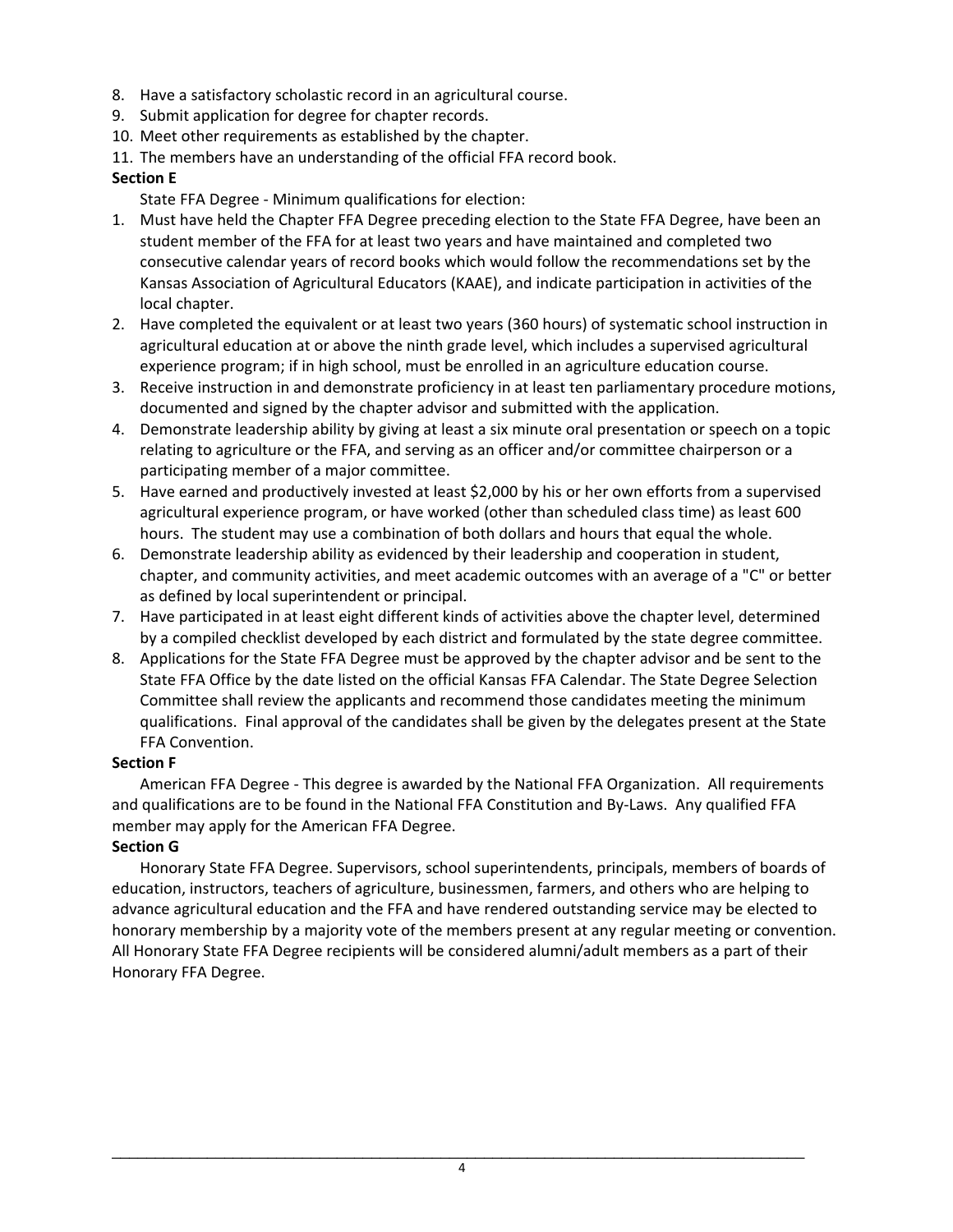#### **Article VI. Emblem Section A**

The emblem of the FFA shall be made up of five symbols, namely: (1) the plow, representing the tillage of the soil, the bases of modern agriculture; (2) the owl, representing wisdom; (3) the rising sun, representing progress; (4) a cross‐section of an ear of corn, representing common interest, since corn is native to America and is grown in every state; and (5) an American Eagle, surmounting the cross‐section of the ear of corn, indicating the national scope of the organization. The emblem shall also carry the three letters "FFA" and the words "Agricultural Education".

#### **Section B**

Emblems shall be uniform in all State Associations and reorganized units thereof. All members are entitled to wear the emblem.

## **Section C**

"Greenhand FFA Degree" recipients are entitled to wear the regular bronze emblem degree pin; "Chapter FFA Degree" recipients are entitled to wear the regulation silver degree pin; "State FFA Degree" recipients are entitled to wear the regulation gold emblem charm.

#### **Section D**

"Honorary Chapter FFA Degree" recipients are entitled to wear either the regulation silver emblem degree pin or a similar pin in gold; "Honorary State FFA Degree" recipients are entitled to wear the regulation gold emblem charm.

#### **Section E**

Advisors are entitled to wear an owl pin of official design.

#### **Article VII. State Officers and Procedures for Election**

#### **Section A**

- 1. The officers of the Kansas Association shall be as follows: president, vice‐president, secretary, treasurer, reporter, sentinel, executive secretary, and advisor.
- 2. The nominating committee shall present a slate, determined with input from the present delegates. The slate may consist of one candidate for each office of president, vice-president, secretary, treasurer, reporter, and sentinel to be approved by a majority vote of the delegate body present at state FFA convention.

#### **Section B**

The Executive Committee of the Kansas FFA Association shall be composed of the president of the Kansas FFA Association, the KAAE president, the KAAE president‐elect, and one FFA member from each district to be appointed by the district. Also, members on the Executive Committee will be the state FFA advisor, the state FFA executive secretary, a representative of the KSU College of Agriculture deans office, a representative of the KSU Agricultural Education department, and a representative of the Kansas FFA Alumni.

The immediate past state FFA president and all current state FFA officers who are not serving as voting members of the Executive Committee shall be consultants.

## **Section C**

District and chapter officers shall consist of president, vice president, secretary, treasurer, reporter, sentinel, and advisor. Other officers may be elected as deemed appropriate by the governing body of the chapter or district. The district advisor will be selected by the district, and the local teacher of agricultural education shall assume the responsibilities of the local advisor. Officers of the local chapter and district organization shall be elected annually at a regular meeting of the local chapter or district organization. Officers must be eligible for or have obtained the Chapter FFA Degree after the chapter has been established for one year.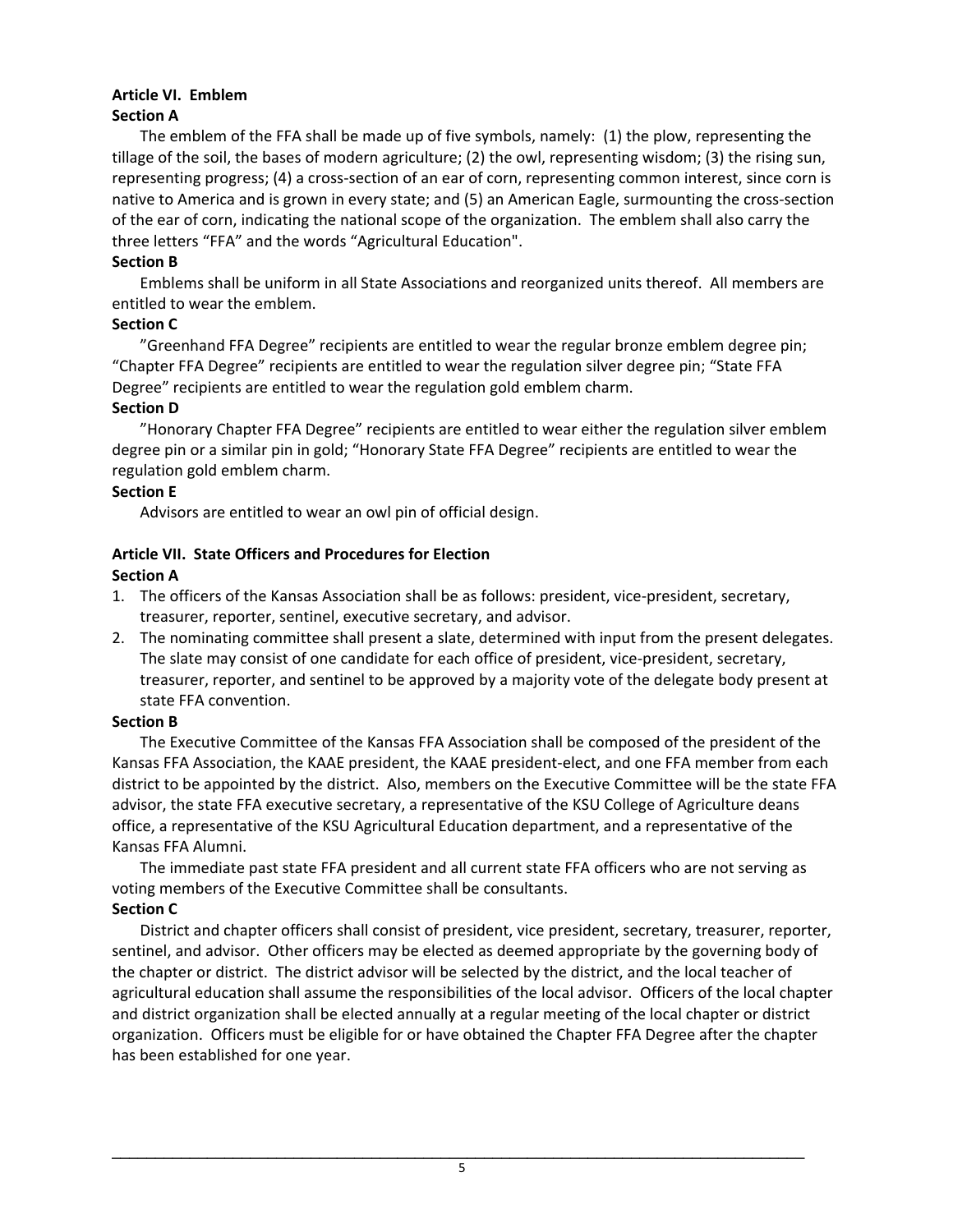## **Section D**

No state officer may be reelected to an office. All state officer candidates shall have attained the State FFA Degree and have graduated high school prior to August 1<sup>st</sup> following the state FFA convention at which they are a candidate.

## **Section E**

Any qualified student FFA member may run for a state office.

#### **Section F**

"Nominating Committee" ‐ The State FFA President shall appoint the chair of the Nominating Committee from the immediate past state officer team, who will facilitate the functions of the committee. The committee will consist of three immediate past state officers, three former state officers, two industry representatives, two designees of the KAAE president, the state FFA executive secretary or his or her designee, and the state FFA advisor or his or her designee.

## **Article VIII. Meetings & Convention**

#### **Section A**

The State FFA Convention shall be held annually and should be at least 45 days prior to the National Convention at a time and place to be determined by the State Executive Committee.

#### **Section B**

Local chapters shall hold their meetings' monthly or more often throughout the calendar year and at such time and place as may be decided by the Executive Committee of the local chapter.

#### **Section C**

The State Association is entitled to send two delegates from the student membership to the National Convention.

#### **Section D**

Each local chapter shall be entitled to send two delegates from the student membership to the State FFA Convention.

#### **Section E**

A quorum shall exist at the State FFA Convention when both the following conditions are met at the time business is conducted: 1) a majority of the official delegates registered at the state convention are present and 2) at least one half of the local chapters are represented by official delegates at state convention.

# **Article IX. Dues**

## **Section A**

Annual State membership dues and or affiliation fees shall be fixed by the state Executive Committee, subject to approval by a majority vote of the delegates present at the State FFA Convention and shall remain the same until changed by the delegates at a subsequent convention. Any chapter paying an affiliation fee shall have met the dues payment requirements to be in good standing and members thereof shall be considered dues paying members for all State and District purposes.

#### **Section B**

Any dues of a local chapter shall be fixed by a majority vote of the membership of that chapter. **Section C** 

District membership dues shall be collected by the State Association, subject to approval by a majority vote of the delegate's present at the State FFA Convention and shall remain the same until changed by the delegates at a subsequent convention.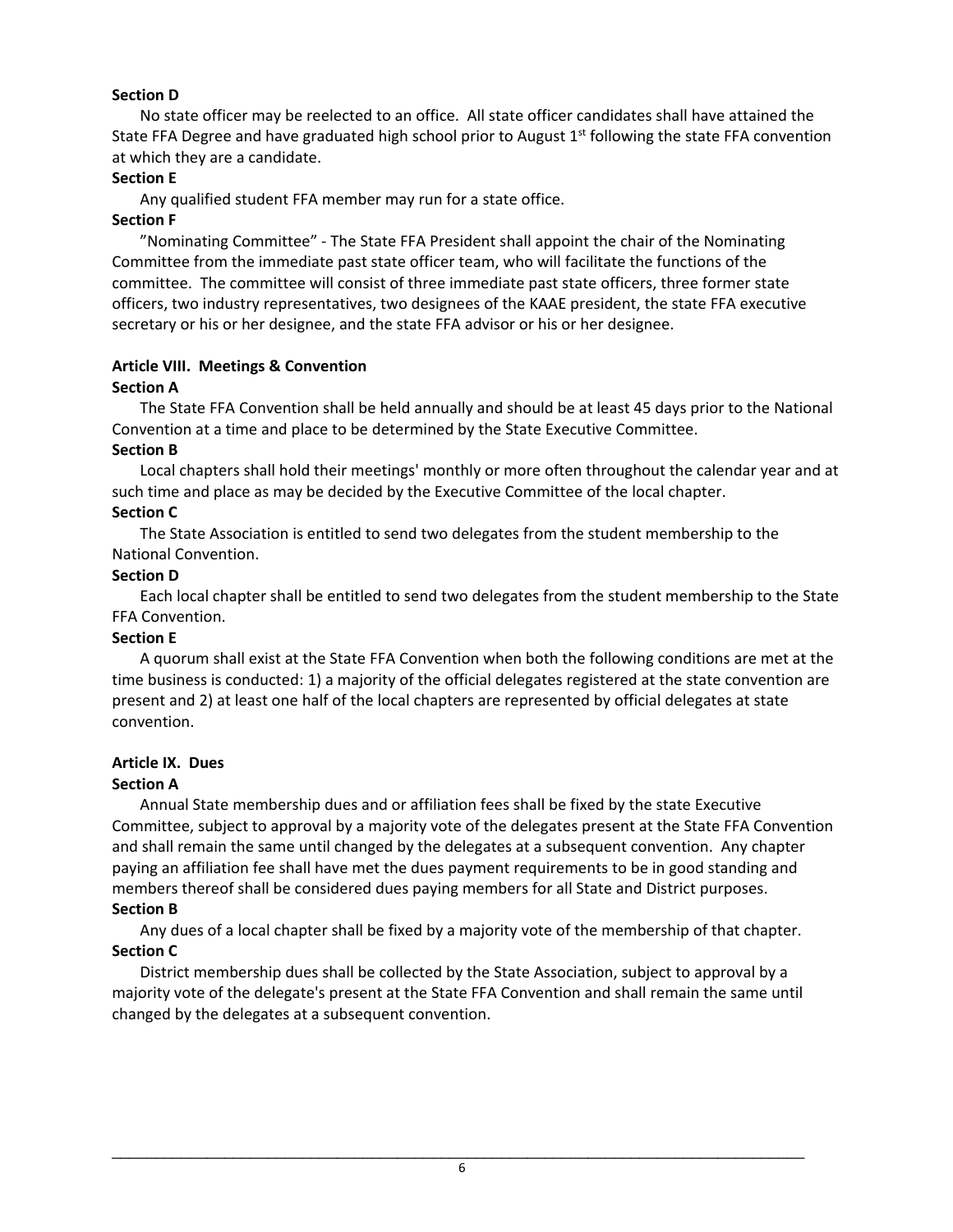#### **Article X. Amendments Section A**

Proposed amendments to the state constitution must be submitted in writing by local chapters 60 days prior to the State FFA Convention. A committee appointed by the president and approved by the Executive Committee may propose changes prior to any annual State FFA Convention. These proposed amendments must be reviewed by the Executive Committee which shall, in turn, submit them to the delegates at State FFA Convention with recommendations. The text of all proposed amendments, together with the recommendations of the Executive Committee, must be sent to all chapters not less than 45 days in advance of the State FFA Convention which is to consider them. Amendments may be adopted or revisions made to the state constitution at any State FFA Convention by a two‐thirds vote of the delegates present.

## **Section B**

Bylaws may be adopted to fit the needs of the State Association or any unit thereof, provided they are not in conflict with the national or state constitution.

## **Section C**

Method for adopting bylaws shall be the same as for adopting amendments.

## **BYLAWS**

# **Article I. Duties of the State Officers**

## **Section A**

The president. It shall be the duty of the president to preside over State FFA Conventions and over all meetings of the State Executive committees. The president shall call one State FFA Convention each year. The president shall appoint all committees and may serve as an ex-officio member of these committees. In case the office of president becomes vacant by resignation or otherwise, the vice‐president shall succeed the president.

## **Section B**

The vice-president. The duties of the vice-president shall be to assist the president in whatever capacity the president may assign, as representing the president, working with committees, etc. **Section C** 

The secretary. The secretary shall perform the duties common to such an office, such as keeping accurate records of meetings of the Kansas Association.

# **Section D**

The treasurer. The treasurer shall act as chairman of the auditing committee and assist the executive secretary in handling the financial business of the organization.

# **Section E**

The reporter. It shall be the duty of the reporter to publicize FFA activities in ways established by the Executive Committee.

## **Section F**

The sentinel. It shall be the duty of the sentinel to set up paraphernalia for the convention and to see that the hall is in order for the meeting. The sentinel shall occupy a place near the entrance to the hall and see the proceedings are not interrupted by unnecessary entering and leaving the room. The sentinel shall see to the registration and introduction of guests.

# **Section G**

The executive secretary. The executive secretary shall keep all permanent records and reports of the organization; shall coordinate the work of state officers from one year to the next; shall prepare forms for and review applications for State FFA Degrees and other association awards; shall be in charge of arrangements for the annual State FFA Convention and shall complete necessary reports for the national office and may perform such other duties as directed by the state executive committee.